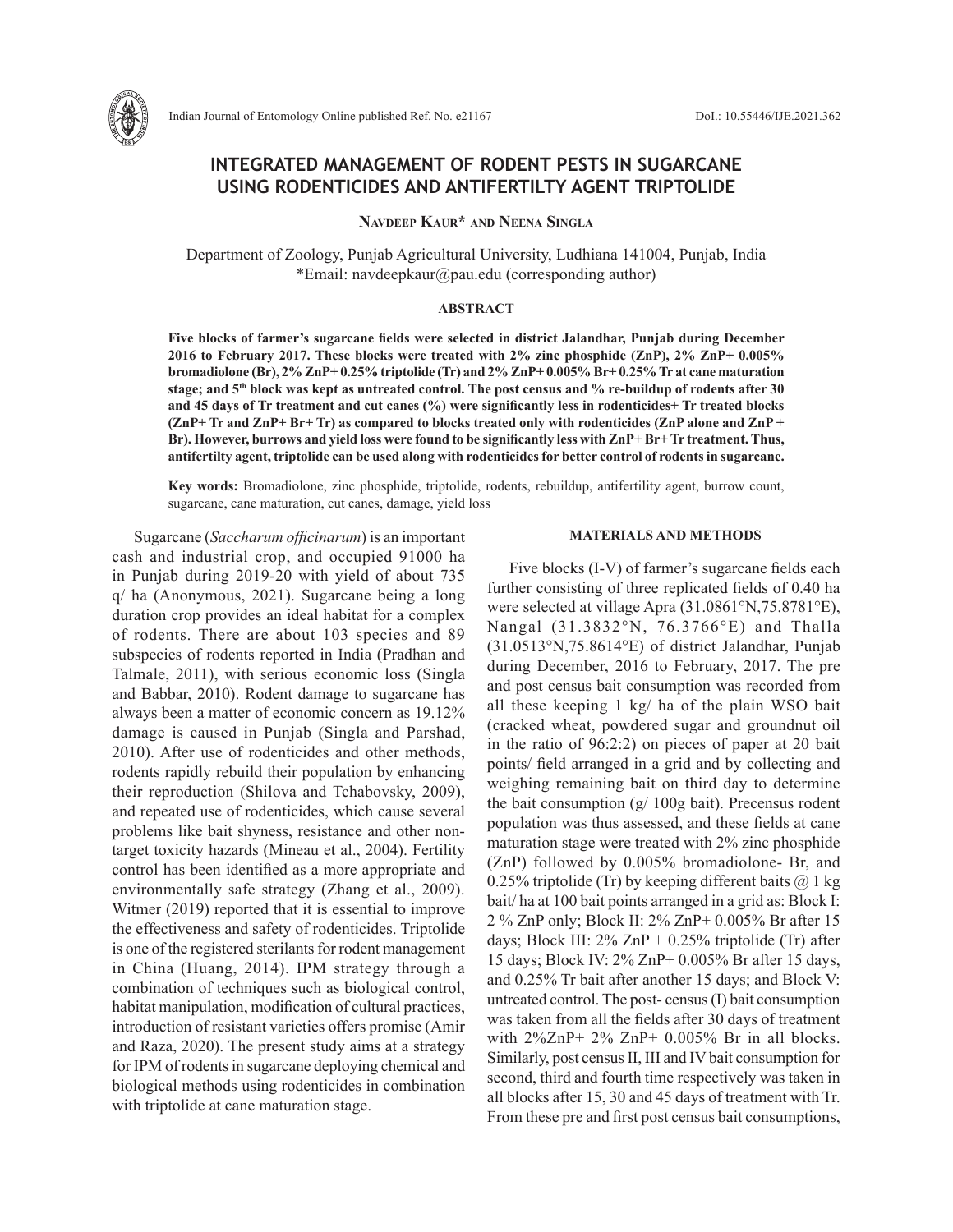|                   |                               |                                                             |                                |                                                  | yield loss in sugarcane crop (December 2016-February, 2017                                                                                                                                              |                   |                     |                   |                 |                         |
|-------------------|-------------------------------|-------------------------------------------------------------|--------------------------------|--------------------------------------------------|---------------------------------------------------------------------------------------------------------------------------------------------------------------------------------------------------------|-------------------|---------------------|-------------------|-----------------|-------------------------|
| <b>Block</b>      |                               |                                                             |                                | Plain bait consumption $(g/100g)$<br>Post-census |                                                                                                                                                                                                         |                   | Control success (%) | No. of rodent     | J               | Yield                   |
| $(n=3$ each)      | Pre-census                    |                                                             |                                |                                                  |                                                                                                                                                                                                         | same field<br>īΙ  | control field<br>F  | burrows/<br>acre  | canes<br>$(\%)$ | $Q/\text{acre}$<br>loss |
| (ZnP)             |                               | $78.67 \pm 0.88$ <sup>a</sup> 50.67 $\pm$ 0.67 <sup>a</sup> | $58.33 \pm 4.05^{\circ}$       | $75.33 \pm 2.91$ <sup>a</sup>                    | $83.33 \pm 1.86^a$                                                                                                                                                                                      | $35.59\pm$        | $37.15 \pm$         | $12.67\pm$        | $2.51 \pm$      | 0.204                   |
|                   |                               |                                                             | $(6.67 \pm 1.86)$ <sup>1</sup> | $24.67 \pm 2.91$ <sup>a</sup> ) <sup>II</sup>    | $(32.67 \pm 2.18)$ <sup>III</sup>                                                                                                                                                                       | 0.56a             | 2.56a               | $0.67^{\rm a}$    | $0.36^{a}$      | 0.02 <sup>a</sup>       |
| $II(ZnP+Br)$      |                               | $79.00 \pm 2.30^{\circ}$ 42.67 $\pm 2.18^{\circ}$           | $50.0 \pm 0.58$ <sup>a</sup>   | $82.00 \pm 2.52$ <sup>a</sup>                    | $78.67 \pm 3.33$ <sup>a</sup>                                                                                                                                                                           | 45.75 $\pm$       | 45.02 $\pm$         | $2.33 +$          | $2.69 +$        | $0.15 \pm$              |
|                   |                               |                                                             | $(6.67 \pm 0.67)$ <sup>1</sup> | $24.00 \pm 3.61$ <sup>a</sup> ) <sup>II</sup>    | $(36.00 \pm 3.21)$ <sup>III</sup>                                                                                                                                                                       | 4.34a             | 4.40 <sup>a</sup>   | 1.33 <sup>a</sup> | $0.70^{a}$      | 0.04a                   |
| $III (ZnP+Tr)$    | $81.67 \pm 0.88^{\circ}$      | $54.67 \pm 2.03$ <sup>a</sup>                               | $61.33 \pm 1.46^a$             | $63.67 \pm 6.84$ <sup>b</sup>                    | $73.67 \pm 5.84$ <sup>b</sup>                                                                                                                                                                           | $33.02\pm$        | $32.00 +$           | $12.00 +$         | $1.35 \pm$      | 0.15 <sup>±</sup>       |
|                   |                               |                                                             | $5.33 \pm 1.20$ <sup>a)</sup>  | $(21.00 \pm 6.43)$ <sup>II</sup>                 | $19.00 \pm 7.55^{\circ}$                                                                                                                                                                                | 2.82 <sup>a</sup> | 2.73 <sup>a</sup>   | $2.00^{a}$        | $0.50^{b}$      | 0.05a                   |
|                   | $83.33 \pm 1.20^a$            | $58.00 \pm 2.89^{\rm a}$                                    | $63.33 \pm 4.05^a$             | $65.67 \pm 2.02^b$                               | $72.33 \pm 1.45^{\circ}$                                                                                                                                                                                | $30.35 \pm$       | $29.42 \pm$         | $6.33 \pm$        | $+00.1$         | 0.104                   |
| $(ZnP + Br + Tr)$ |                               |                                                             | $57\pm0.88^{a}$                | $10.00 + 2.31^{b}$ <sup>II</sup>                 | $14.33 \pm 3.93$ <sup>b</sup> ) <sup>III</sup>                                                                                                                                                          | 3.78 <sup>a</sup> | 3.83 <sup>a</sup>   | $0.33^{b}$        | $0.19^{b}$      | 0.03 <sup>b</sup>       |
| V (Untreated      | $76.00 \pm 0.58$ <sup>2</sup> | $77.33 \pm 1.45^{\circ}$                                    | $83.33 \pm 1.86^b$             | $85.00 \pm 1.53$                                 | $95.33 \pm 1.33$                                                                                                                                                                                        |                   |                     | $38.67 \pm$       | $4.01 \pm$      | $1.50 \pm$              |
| control)          |                               |                                                             | $(7.67 \pm 3.53)$ <sup>1</sup> | $(7.67 \pm 2.90)$ <sup>II</sup>                  | $18.00 \pm 0.58$ <sup>n</sup>                                                                                                                                                                           |                   |                     | 1.76°             | $0.71$ $\circ$  | 0.07 <sup>c</sup>       |
|                   |                               |                                                             |                                |                                                  | Values mean $\pm$ SE; Values with superscripts a-c and I-III in a column and a row respectively differ significantly at p $\leq$ 0.05; Figures in parentheses indicate values for population re-buildup |                   |                     |                   |                 |                         |

Table 1. Effect of treatments on bait consumption, control success, rodent burrows, cut canes and

Table 1. Effect of treatments on bait consumption, control success, rodent burrows, cut canes and

efficacy of rodenticides was evaluated by determining reduction in rodent activityin all the treated blocks with respect to the same field as well with respect to untreated control fields following Singla and Parshad (2010). The difference in post census II, III and IV bait consumption data taken after 15, 30 and 45 days of Tr treatment gave the % rebuildup, calculated as described by Dhar et al. (2014). Rodent pest live burrow count was determined at preharvest stage on the basis of characteristic burrow entrances (Dubey, 2001; Neelanarayan, 2004). The cut canes (%) and yield loss (q/ ha) depicting preharvest rodent damage were calculated following Singla and Parshad (2010) and Singla and Babbar (2012). The data was interpreted as Mean± SE and subjected to paired Student's t-test and one way ANOVA (p=0.05).

#### **RESULTS AND DISCUSSION**

The sugarcane fields in all blocks were surrounded by wheat and potato crops. The precensus bait consumption by rodents in fields of blocks I to V varied non-significantly (Table 1). The post census counts revealed a significantly low bait consumption in blocks I, II, III and IV as compared to untreated control block V, with a non-significant difference among treated blocks; in triptolide treated blocks III and IV was found to be significantly low. This indicated that combination of rodenticides and triptolide was effective. The rodent control success varied nonsignificantly among different blocks with respect to same (30.35- 45.75) as well as control (29.42- 45.02). The control success with rodenticides i.e. ZnP or ZnP+Br are in accordance with the earlier studies in sugarcane. Singla and Babbar (2012) found that three rodenticide treatments, first in July and second in October–November with two rodenticide baitings i.e. ZnP followed by Br each at 15 days interval and third treatment in December–January with single baiting of 0.005% Br was effective. Singla and Parshad (2010) observed double-baiting with ZnP and Br resulted in significant reduction in rodent activity. The present studies revealed significantly less re-buildup of rodents in block IV (ZnP+ Br+ Tr) and in blocks III (ZnP+ Tr) as well as IV (ZnP+ Br+ Tr) after 30 and 45 days of Tr treatment, respectively. Dhar et al. (2014) also suggested potential of Tr treatment in sugarcane in integration with chemical control. Laboratory studies also revealed the antifertility potential of Tr against both the male and female *Bandicota bengalensis* (Dhar and Singla, 2013 and 2014). The inhibitory action of Tr on testicular germ cells and ovarian follicular cells led to inhibition of reproduction (Deng et al., 2011; Dhar and Singla, 2013 and 2014).